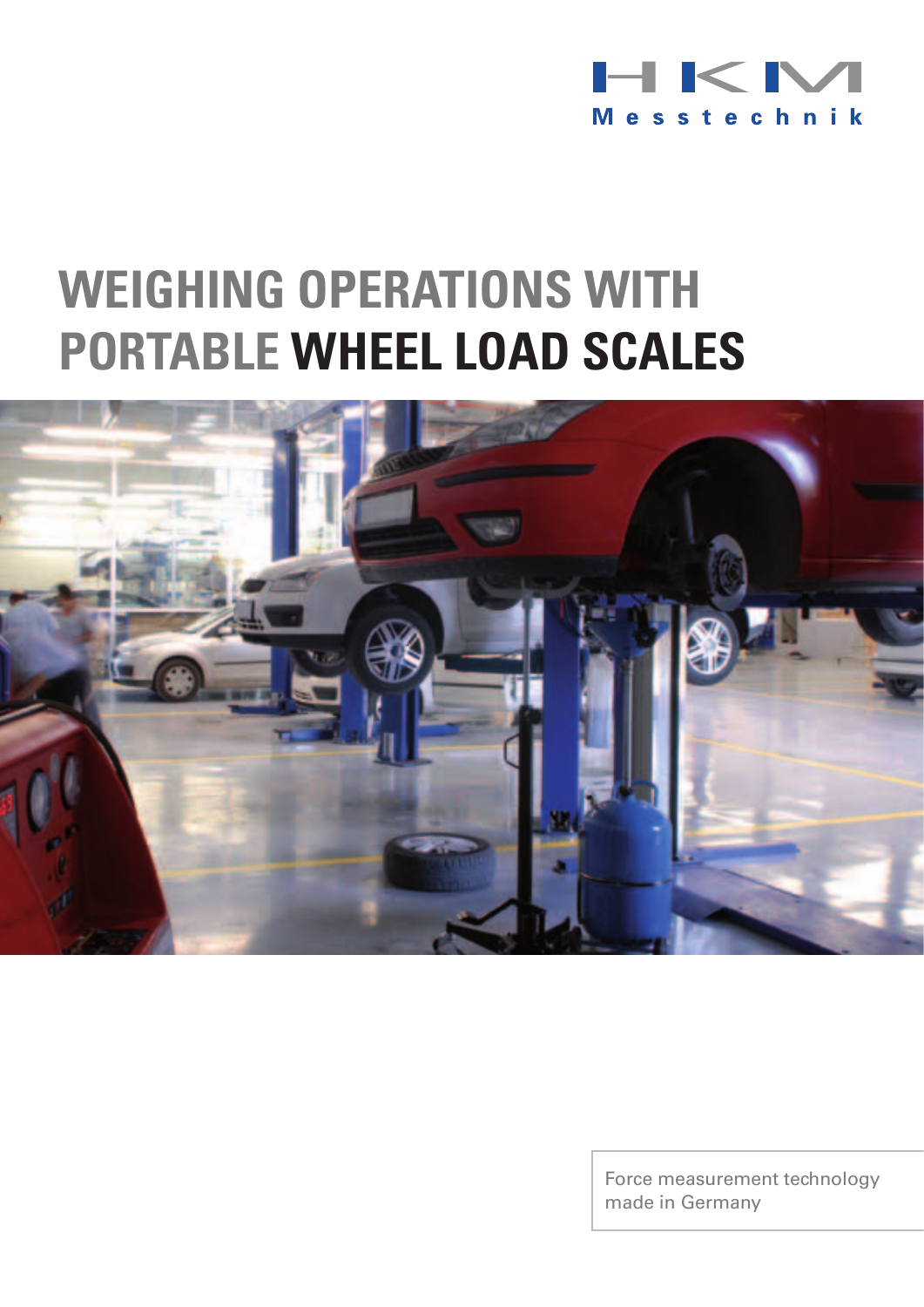

Safety is paramount in road and air traffic, which is why particular attention is paid during the design and development phase of motor vehicles, automotive components and aircraft to their weight and achieving an optimum distribution of weight. Overloaded vehicles or vehicles laden incorrectly also represent an increased safety risk, which is why both manufacturers and supervisory authorities count on our portable wheel load scales for the uncomplicated and precise determination of vehicle loads. For greater safety – on land and in the air.

## **CONTENTS**

Force measurement Mobile vehicle weight The flexible all-round Signed and sealed: o For unimpaired meas

| hing with HKM wheel load scales  06           |  |
|-----------------------------------------------|--|
| ler – factory calibrated wheel load scales 10 |  |
| officially verified wheel load scales  14     |  |
|                                               |  |

# **WEIGHING WEIGHING MEANS STAYING ON THE MEANS STAYING ON THE SAFE SIDE SAFE SIDE**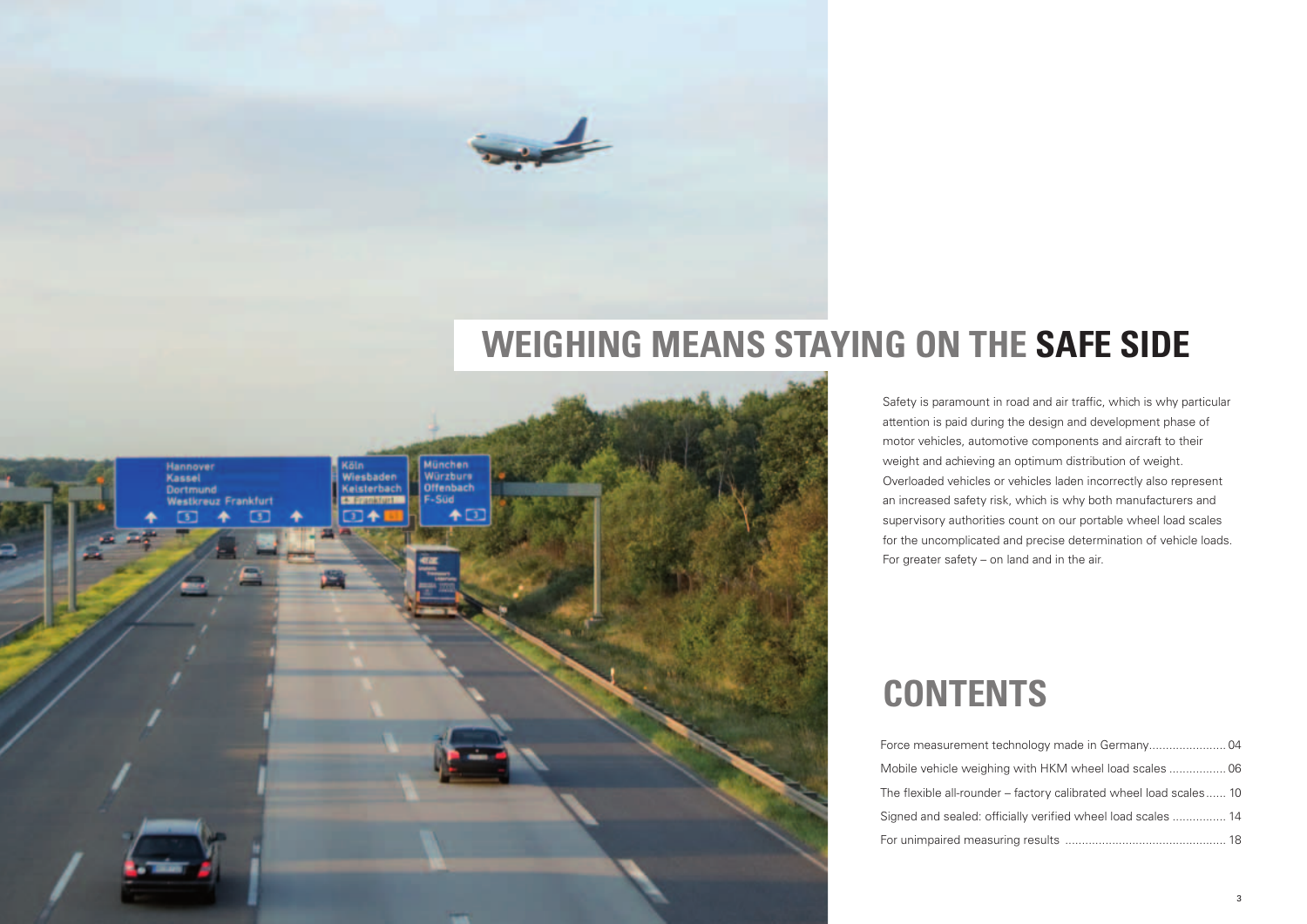HKM-Messtechnik is a medium-sized, family managed enterprise which, since it was established in 1988, has become a leading name in the area of force measurement technology. From transducers and signal processing to signal evaluation and visualisation, we are a one-stop solution provider for the development, design and manufacture of force measurement systems. And we do this exclusively in Germany. Only here we can find the optimum framework conditions and qualified personnel with the skills to provide you with individual support.

Main areas of use for HKM wheel load scales

- » Automotive development and production and
	-
	- vehicles with long booms (e.g. concrete pumps)
- › Load distribution on axles and on the left and right vehicle side
- › Checking of permissible overall and axle loads of
- heavy load transports with a special permit
- » Determining the centre of gravity of aircraft or containers
- vehicle upgrading (superstructures)
- › Optimising of overall weight and weight distribution
- › Preparation for vehicle registration
- › Optimising of fuel consumption › Determining of tipping points for cranes and
- » Loading inspection of vehicles
- › Determining the overall weight
- -
	-
	- » Use in motor racing
	-
	-

Where official requirements need to be met, use of verified HKM wheel load scales is necessary. These are inspected by the official office of weights and measures and receive an official verification certificate.

› Observance of relevant racing class specifications › Vehicle optimising with regard to the racing circuit or driver

Wheel load scales with factory calibration and official verification

Whether with factory calibration or offical verification, there is no difference in our wheel load scales when it comes to precision and reliability. Factory calibrated scales are the right choice for the majority of uses. They are tested using a reference weight (the so-called national standard) and meet the required standards of accuracy. We offer you regular inspections and an in-house recalibration service so that you can be sure of being on the safe side at all times.

# **FORCE MEASUREMENT TECHNOLOGY MADE IN GERMANY**

For road vehicles, aircraft and mobile plants

Portable HKM wheel load scales are versatile solutions, flexible in their use and configuration, flat, accurate and reliable. Regardless of whether you drive a motorcycle, car or semi-trailer truck, we have the right wheel load scale for almost every vehicle. Different load ranges also make their use in the aviation industry possible for everything from ultralight to wide-body aircraft. They also provide a valuable service when it comes to determining the support load for mobile plant and machinery. The design, number and combination of wheel load scales and the type of display is always selected to meet your individual requirements.

Determining the load and centre of gravity during the design phase

Weight distribution plays a major role in the design and development of motor vehicles and automotive components. In addition to making a decisive contribution to driving behaviour, it also influences fuel consumption, emissions and load capacity specifications. HKM wheel load scales provide a valuable service in this respect.

When it comes to aircraft, the mass and balance calculation is an important design and conceptual criterion. In the context of the type certification and approval of aircraft, the weight and centre of gravity of the unloaded aeroplane are determined by weighing. The precision and reliability of our portable wheel load scales are also highly valued here all over the world.

### Weight determination and load distribution

In addition to the overall load of an aircraft, truck or car/caravan combination, the distribution of load is also a decisive factor. Driving or flight behaviour is dangerously altered by uneven loading. The potential for accidents to occur is increased by the shifting of cargo during transportation. If weighing a vehicle detects an unfavourable or impermissible distribution of weight, the load needs to be appropriately redistributed or reloaded onto a suitable vehicle. HKM wheel load scales are an exceptionally reliable measurement instrument for checking load distribution.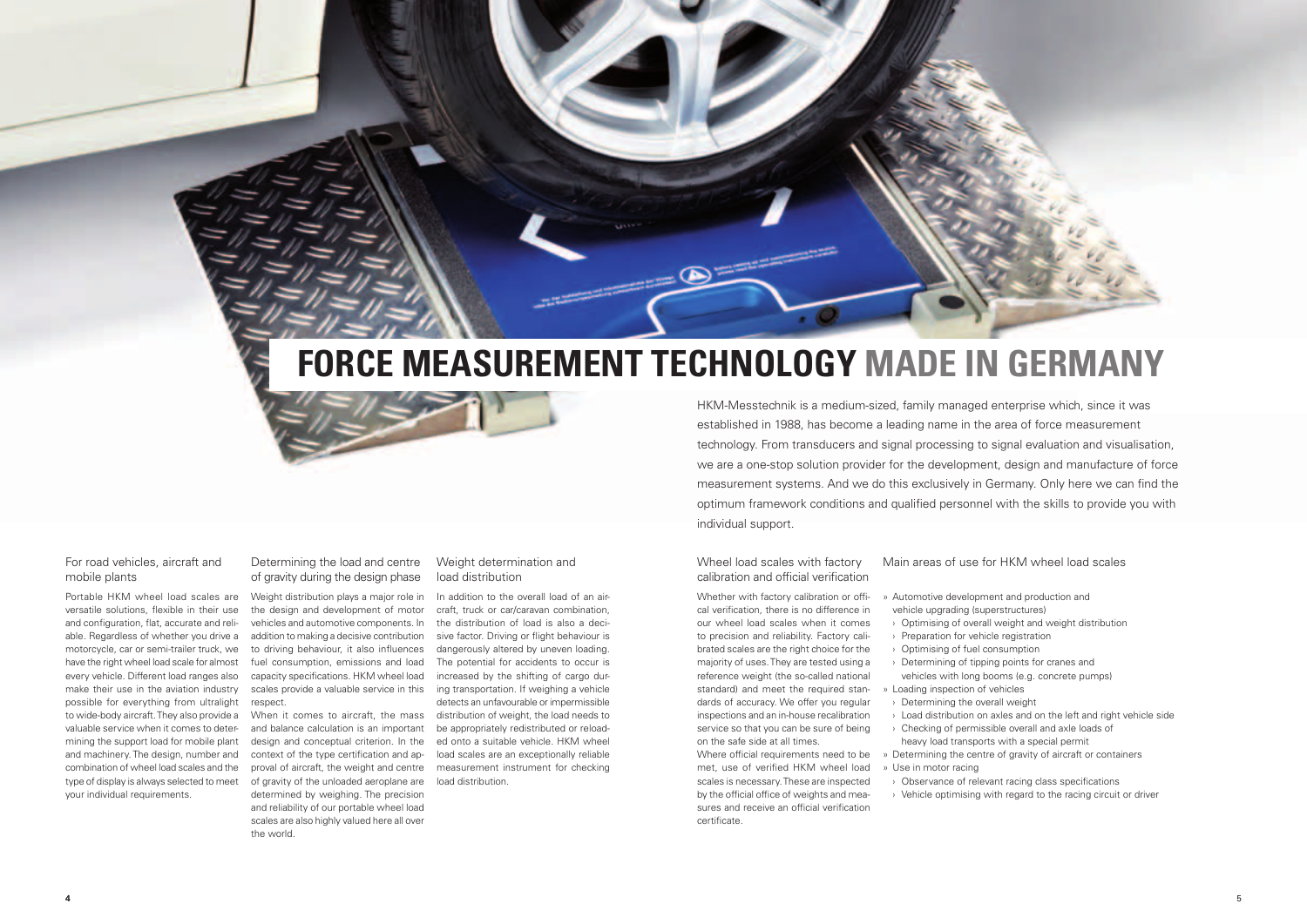



## From 2 to 20 – a clever combination for optimum measuring results

Portability and flexibility are the most noteworthy characteristics of HKM wheel of gravity and load distributions can also support load on the drawbar of a caravan load scales. A variety of configurations be determined. Scales in different load is, for example, considerably less than the can be achieved through the combina-ranges can be operated together to facil-load on the central axle. More detailed tion of up to twenty individual scales. Representations of different scale configurations are depicted in the diagram. requirements. This can be particularly pages 12 and 16. In addition to individual wheel or axle exploited if the anticipated wheel loads of

The most accurate and quickest measuring results are achieved by weighing the entire vehicle in a single operation. This involves weighing the vehicle simultaneously at all wheels, a procedure that requires the use of one HKM wheel load scale for each wheel.

The overall load can also be calculated from the sum of the axle loads. It is imperative that two wheel load scales be used for this purpose. The necessary height compensation between the wheels on the scales and the remaining wheels can be achieved with the aid of compensation plates or wheel load scales set into the ground.

loads, complete vehicle loads, centres a vehicle differ in terms of greatness. The itate the optimum adaptation of a wheel information on the different load ranges load scale system of this nature to suit of our wheel load scales can be found on

It is possible to weigh an entire vehicle with just one portable wheel load scale. The effort involved here is considerably greater, as each wheel load needs to be measured separately. Additionally, the measuring accuracy achieved is lowest where this method is used. In common with weighing using axle loads, the height difference between the wheels needs to be compensated for.

### Vehicle weighing in a single operation

### Vehicle weighing with axle loads

### Vehicle weighing with each wheel

# **MOBILE vEHICLE WEIGHING WITH HKM WHEEL LOAD SCALES**

A variety of measuring methods are employed to determine the weight of a vehicle. They differ in terms of the effort and accuracy involved. Complete vehicle weighing operations are possible with a single wheel load scale. Several scales combined to form a single system simplify measurement and enhance the accuracy of the recorded values.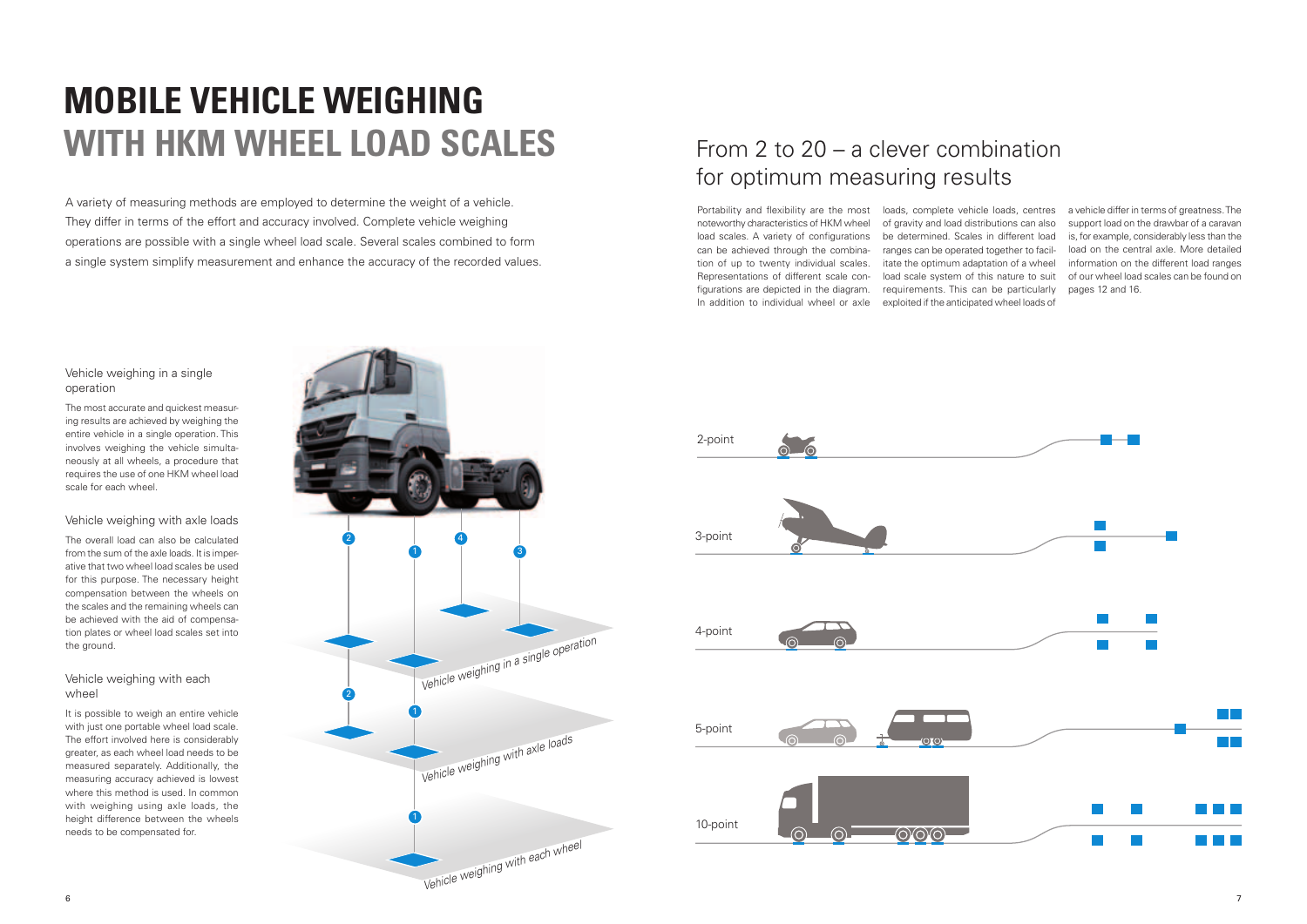### The weighing operation – step by step to the right result



The flat design of our wheel load scales makes them ideal for driving on to. This is made even easier with the aid of optionally available ramps. Positioning is also conceivably easier, with each wheel load scale – with or without a ramp – being positioned centrally in front of the wheel. The same applies to the height compensation plates needed under certain circumstances.

Vehicles can be weighed easily, quickly and speedily with portable HKM wheel load scales. The diagram provides a step by step explanation of the weighing operation, from positioning of wheel load scales and driving on to them to the actual weighing of the vehicle. A prerequisite in each case is a suitable measuring station. Certain ambient conditions need to be met if correct results are to be achieved. Please refer to pages 18/19 for more detailed information in this respect.



### Positioning the wheel load scales

### Driving on to the wheel load scale

Following correct positioning of the wheel load scales, the vehicle should then be driven slowly and carefully on to them. Abrupt steering and braking manoeuvres should be avoided as, in the worst case, the bearings in the wheel load scales could be damaged. All the slight lateral protrusion is acceptable and brakes on the vehicle should be released does not impact on the weighing result.during the weighing operation.

### Optimum wheel position

The position of the vehicle on the wheel load scales decisively influences the accuracy of the measurement. After driving on to the scales, the wheels should be ideally straight in the direction of travel and centred on the wheel load scales. A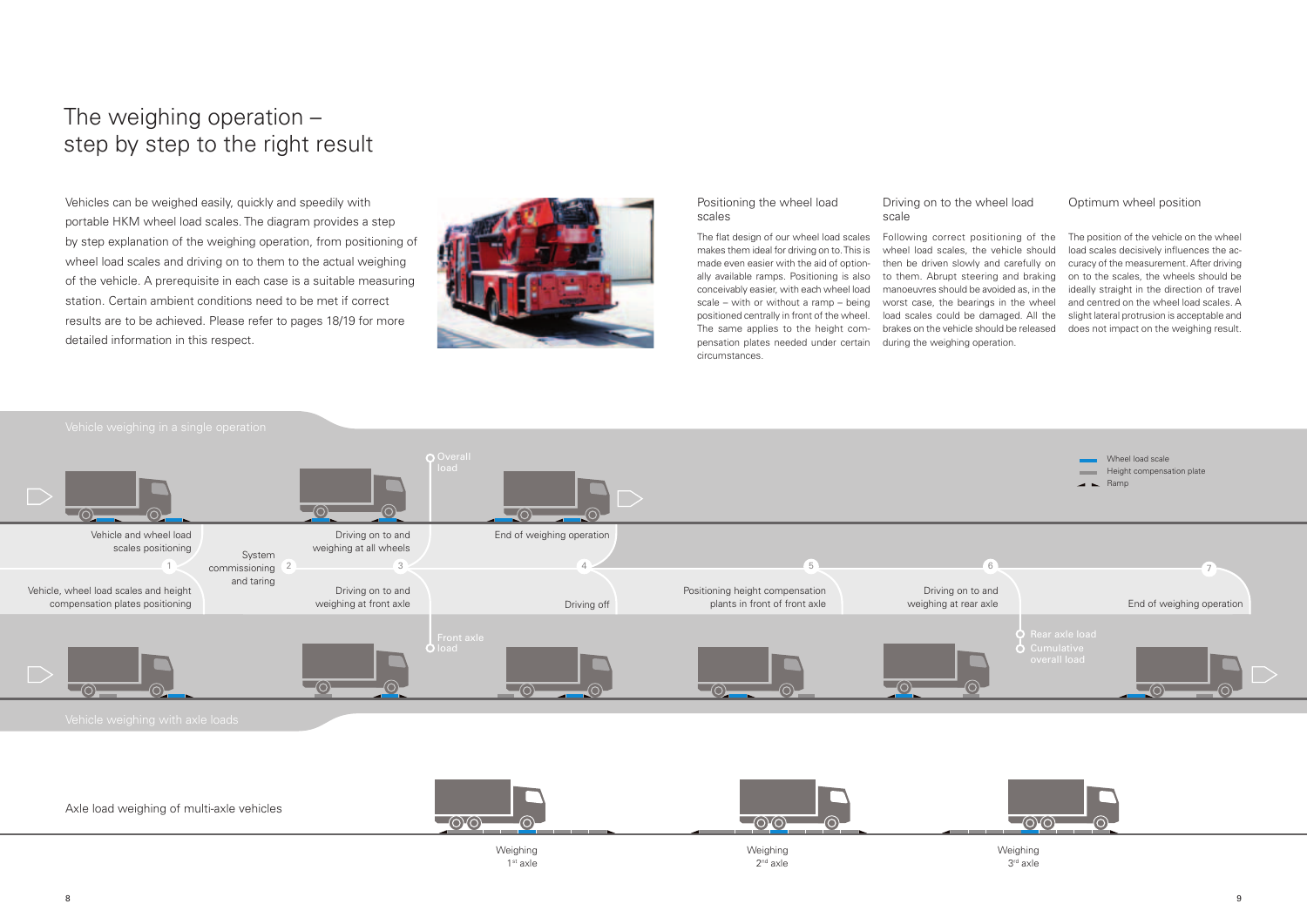













HKM wheel load scales are calibrated ex works, thus ensuring the highest level of accuracy. This means that they are immediately ready for use wherever they are needed. But wherever measuring is realised, it is also important that the result is clearly visible. We have developed a variety of display and evaluation options for this purpose.

If no more than 4 wheel load scales are scales are linked together by cable, with operated together in a system, measur-the transmission route to the hand-held ing results (wheel, axle and overall load) terminal also being established by cable. can be evaluated and displayed on an This system operates independently and HKM hand-held terminal. The individual does not require a computer or laptop.

We have developed a special software laptop. Data for the wheel load, axle load, for more comprehensive weighing tasks. right and left vehicle side and the overall This means that measured values from load is displayed with the aid of our wheel up to 20 individual wheel load scales can load scale software. It can be evaluated, be recorded simultaneously. Transmis-stored, printed and processed. sion is realised via a cable link to a PC or



# **FACTORY CALIBRATED WHEEL LOAD SCALES – THE FLEXIBLE ALL-ROUNDER THE FLEXIBLE ALL-RO ALL-ROUUNDER – FACTORY FACTORY CALIBRATED WHEEL LOAD SCALES CALIBRATED WHEEL LOAD SCALES**

Use of cables is not always possible or load scale is equipped with a radio modeven desirable, therefore we have de-ule that transmits the measured values veloped a special radio module for some directly to a USB radio receiver on the wheel load scales. Integrated batteries PC. Further evaluation is realised using provide the required energy. Each wheel the HKM software.

### Data evaluation on hand-held terminal

### Data evaluation on the PC, data transmission via cable

### Data evaluation on the PC, data transmission via radio

### Factory calibration – our service for your safety

Factory calibration checks whether the deviation between the verified reference weight (the so-called standard) and the displayed measured value lies within the prescribed tolerance range. The associated calibration certificate is included with the wheel load scale as verification of this inspection. Our wheel load scales do not require any maintenance. To ensure your safety and the traceability of measuring results, we recommend an inspection and recalibration at intervals of one to two years on our test rig.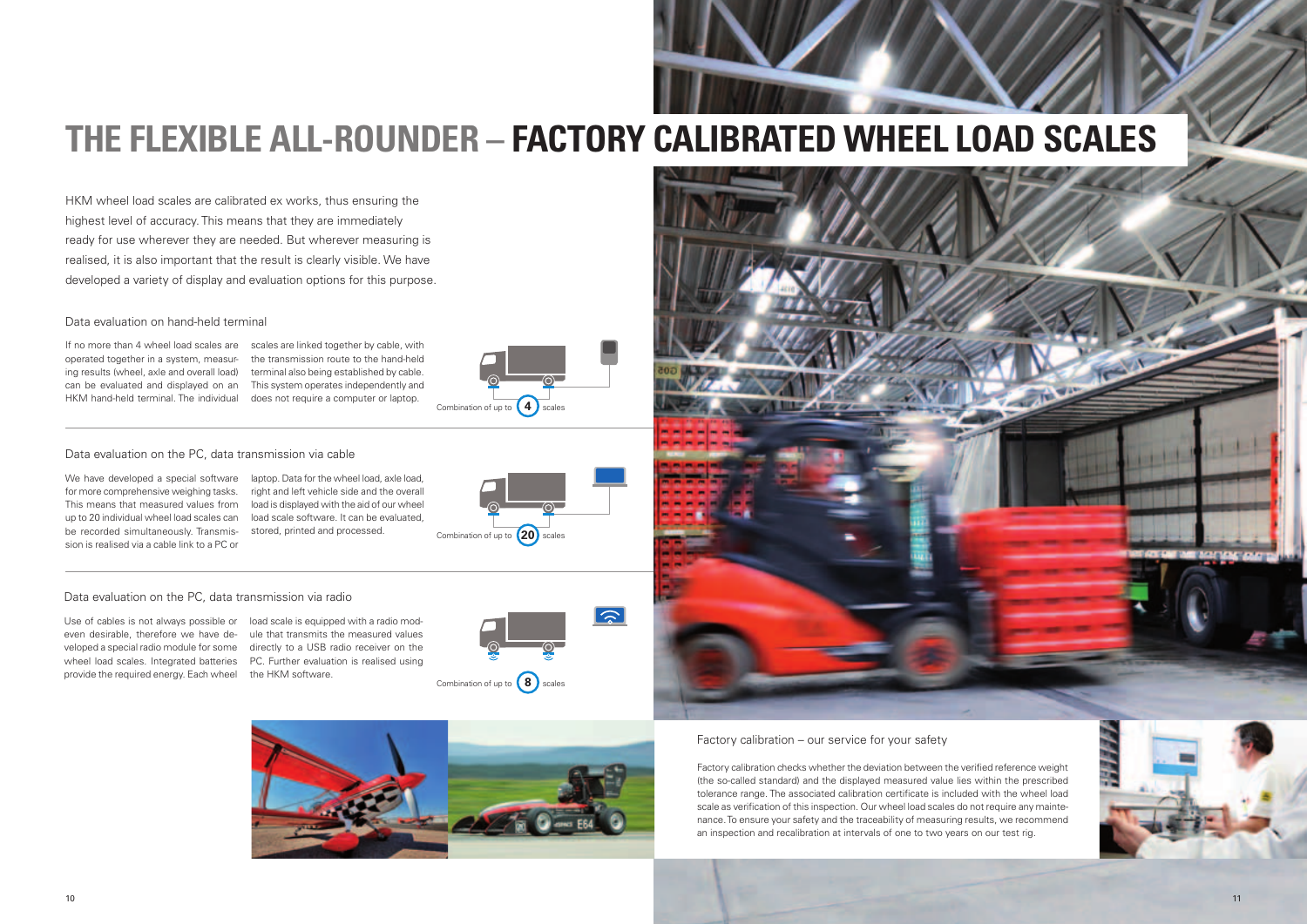



# **RW 2.0 RW 8.1 RW 9.1**



The cost-effective wheel load scale for small load ranges

Small, light and highly accurate. Weighing in at only 6.5 kg, the RW 2.0 is the flyweight among HKM wheel load scales. motor racing. It also demonstrates its strengths when weighing gliders and or PC, with data being transmitted ex-available for data transmission. clusively via cable. Radio transmission of measurement data is not possible.

Its high degree of measuring accuracy an all-rounder among HKM wheel load makes it ideal for use on two-wheeled scales. It is used in a broad range of car vehicles and light cars, particularly in and van weighing applications and for ultralight aircraft. Measured values are mining the support loads of, for example, displayed on an HKM hand-held terminal cranes. Cable and radio connections are The RW 8.1 combines an extremely high level of measuring accuracy with a broad spectrum of load ranges. This makes it sports aircraft and business jets. It is also the first choice when it comes to deter-

The all-rounder for practically every weighing operation

Wheel load scale with large

support surface for heavy loads

For anybody who needs to move heavy loads. The RW 9.1 is the largest wheel load scale in the HKM range. With an impressive 600 x 400 mm, it offers the largest weighing surface and can support loads of up to 10,000 kg. This is why it is used for weighing heavy trucks and heavy-duty vehicles with pneumatic tyres, but it is also employed to determine loads in the case of commercial and transport aircraft. Measurement data can also be transmitted by cable or radio.

### Factory calibrated wheel load scales

| Designs                                                                                                      |                                                                                       | <b>RW 2.0</b> | <b>RW 8.1</b>             | <b>RW 9.1</b>             |
|--------------------------------------------------------------------------------------------------------------|---------------------------------------------------------------------------------------|---------------|---------------------------|---------------------------|
| Ramps   recommended                                                                                          |                                                                                       | $\odot$       | $\odot$                   | $\odot$                   |
| Height compensation plates<br>$(W \times L \times H)$ [mm]                                                   |                                                                                       | $\circ$       | $\odot$<br>500 x 500 x 40 | $\odot$<br>750 x 600 x 45 |
|                                                                                                              |                                                                                       |               |                           |                           |
| Wheel load scales with data transmission via cable                                                           |                                                                                       |               |                           |                           |
| Signal evaluation                                                                                            | Hand-held terminal optionally with printer<br>(display for up to 4 wheel load scales) | $\odot$       | $\odot$                   | $\odot$                   |
|                                                                                                              | Wheel load scale software for PC<br>(evaluation for up to 20 wheel load scales)       | $\odot$       | $\odot$                   | $\odot$                   |
| Power supply, 12 V (plug-in power supply or mobile battery pack)                                             |                                                                                       | $\bullet$     |                           |                           |
| 1x connection cable per wheel load scale                                                                     |                                                                                       |               |                           |                           |
| 1x dummy plug per system                                                                                     |                                                                                       |               |                           |                           |
| Converter box with USB connection cable (for software only)                                                  |                                                                                       |               |                           |                           |
| Carrying case, for up to 4 scales + terminal                                                                 |                                                                                       | $\circ$       | $\odot$                   | $\circ$                   |
|                                                                                                              |                                                                                       |               |                           |                           |
|                                                                                                              | Wheel load scales with radio data transmission                                        |               |                           |                           |
| Wheel load scale software for PC<br>(evaluation for up to 8 wheel load scales with radio transmitter module) |                                                                                       | $\circ$       |                           |                           |
| Radio transmitter module: RFT 5.0, 1x per wheel load scale                                                   |                                                                                       | $\circ$       |                           |                           |
| Radio receiver: RFR 3.0, 1x per system                                                                       |                                                                                       | $\circ$       |                           |                           |
| Plug-in charger power supply, for RFT 5.0                                                                    |                                                                                       | $\circ$       |                           |                           |
| Carrying case, for up to 6 scales with RFT 5.0                                                               |                                                                                       | $\circ$       | $\odot$                   | $\circ$                   |

| Designs                                                                                                      |                                                                                       | <b>RW 2.0</b>  | <b>RW 8.1</b>             | <b>RW 9.1</b>             |
|--------------------------------------------------------------------------------------------------------------|---------------------------------------------------------------------------------------|----------------|---------------------------|---------------------------|
| Ramps   recommended                                                                                          |                                                                                       | $\odot$        | $\odot$                   | $\odot$                   |
| Height compensation plates<br>$W \times L \times H$ [mm]                                                     |                                                                                       | $\circledcirc$ | $\odot$<br>500 x 500 x 40 | $\odot$<br>750 x 600 x 45 |
|                                                                                                              |                                                                                       |                |                           |                           |
|                                                                                                              | Wheel load scales with data transmission via cable                                    |                |                           |                           |
| Signal evaluation                                                                                            | Hand-held terminal optionally with printer<br>(display for up to 4 wheel load scales) | $\odot$        | $\circledcirc$            | $\odot$                   |
|                                                                                                              | Wheel load scale software for PC<br>(evaluation for up to 20 wheel load scales)       | $\odot$        | $\odot$                   | $\odot$                   |
| Power supply, 12 V (plug-in power supply or mobile battery pack)                                             |                                                                                       | $\bullet$      | $\bullet$                 |                           |
| 1x connection cable per wheel load scale                                                                     |                                                                                       |                |                           |                           |
| 1x dummy plug per system                                                                                     |                                                                                       | $\bullet$      | $\bullet$                 | $\bullet$                 |
| Converter box with USB connection cable (for software only)                                                  |                                                                                       |                |                           |                           |
| Carrying case, for up to 4 scales + terminal                                                                 |                                                                                       | $\circledcirc$ | $\circledcirc$            | $\circ$                   |
|                                                                                                              |                                                                                       |                |                           |                           |
|                                                                                                              | Wheel load scales with radio data transmission                                        |                |                           |                           |
| Wheel load scale software for PC<br>(evaluation for up to 8 wheel load scales with radio transmitter module) |                                                                                       | $\circ$        |                           |                           |
| Radio transmitter module: RFT 5.0, 1x per wheel load scale                                                   |                                                                                       | $\circ$        | $\bullet$                 |                           |
| Radio receiver: RFR 3.0, 1x per system                                                                       |                                                                                       | $\circ$        |                           |                           |
| Plug-in charger power supply, for RFT 5.0                                                                    |                                                                                       | $\circ$        | $\bullet$                 |                           |
| Carrying case, for up to 6 scales with RFT 5.0                                                               |                                                                                       | $\circ$        | $\odot$                   | $\circ$                   |

| Wheel load scales with radio data transmission                                                               |  |
|--------------------------------------------------------------------------------------------------------------|--|
| Wheel load scale software for PC<br>(evaluation for up to 8 wheel load scales with radio transmitter module) |  |
| Radio transmitter module: RFT 5.0, 1x per wheel load scale                                                   |  |
| Radio receiver: RFR 3.0, 1x per system                                                                       |  |
| Plug-in charger power supply, for RFT 5.0                                                                    |  |
| Carrying case, for up to 6 scales with RFT 5.0                                                               |  |

 $\bullet$  requirement |  $\odot$  optionally available |  $\odot$  not available

### Overview of accessories for our factory calibrated wheel load scales

| Designs                             |                                   | <b>RW 2.0</b> | <b>RW 8.1</b>     | RW 9.1    |
|-------------------------------------|-----------------------------------|---------------|-------------------|-----------|
| Nominal load range [kg]             |                                   | 100/500       | 1,000/2,000/8,000 | 10,000    |
| Weighing surface (W x L) [mm]       |                                   | 420 x 430     | 382 x 400         | 600 x 400 |
| Aircraft                            | Gliders / UL aircraft             |               |                   |           |
|                                     | Business and sports aircraft      |               |                   |           |
|                                     | Commercial and transport aircraft |               |                   |           |
| Two-wheelers                        | Motorcycles                       |               |                   |           |
| Cars                                | Light cars                        |               |                   |           |
|                                     | Cars                              |               |                   |           |
|                                     | Motor racing                      |               |                   |           |
| <b>Trucks</b>                       | Vans and light trucks             |               |                   |           |
|                                     | Heavy trucks                      |               |                   |           |
|                                     | Heavy-duty and special vehicles   |               |                   |           |
| Agricultural and forestry vehicles  | Tractor units                     |               |                   |           |
|                                     | <b>Trailers</b>                   |               |                   |           |
| Cranes (support load determination) |                                   |               |                   |           |

Main areas of use Suitable areas of use

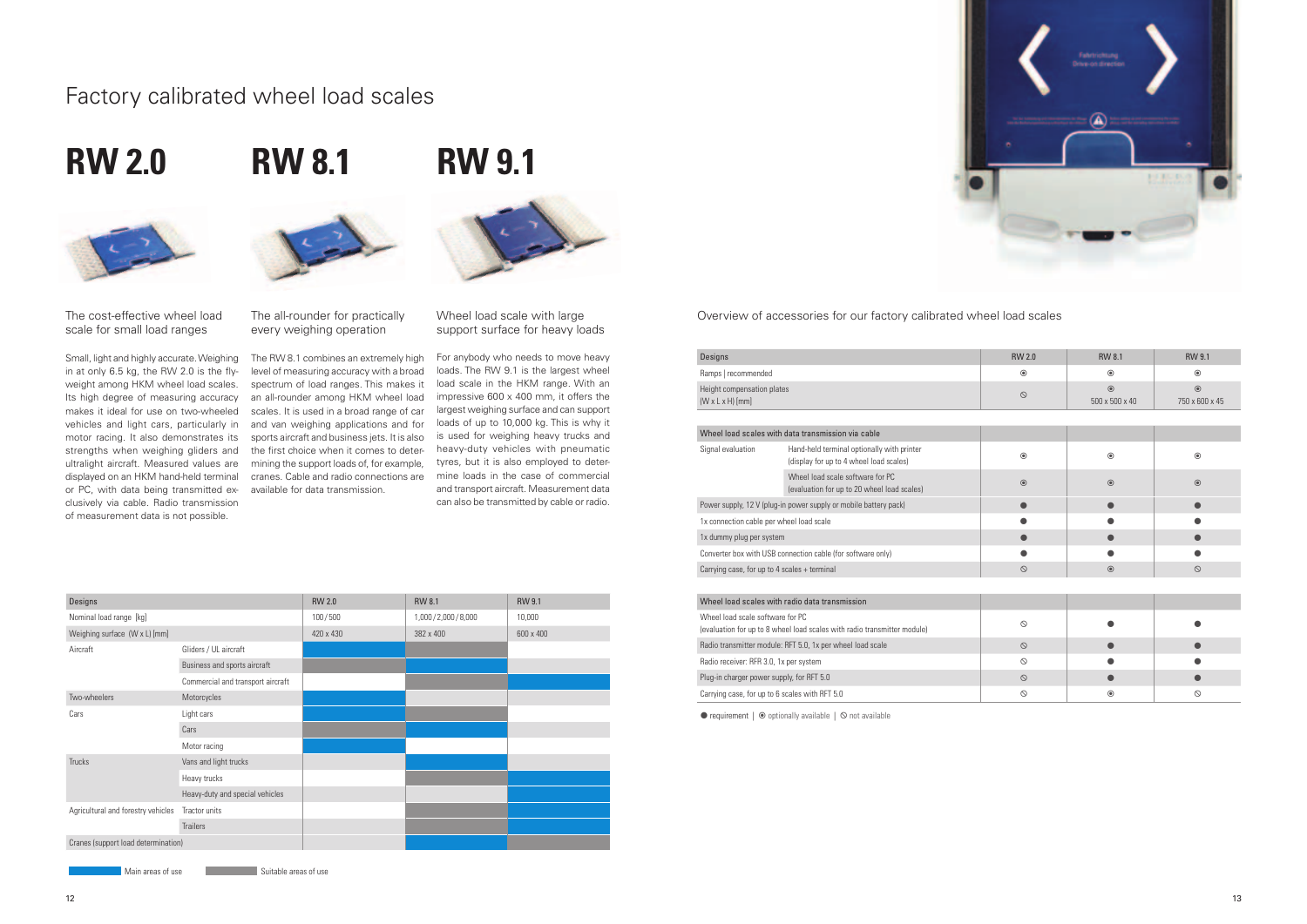### What does verified mean?

Official verification is the inspection of a measuring instrument in accordance with measurement and calibration legislation. In contrast to calibration, official verification is a sovereign task in the Federal Republic of Germany and is realised exclusively by official measurement and calibration offices and state-approved testing bodies. The inspection determines whether statutory

calibration regulations are observed, particularly error limits. The meeting of requirements is certified with a verification marking. This initial verification is valid from then on until the end of the following year. Following this, annual verification is necessary, and we will be more than happy to take care of this on your behalf at the measurement and calibration office.



wheel load scales to weigh the most and verified in the accuracy class (III)

> We have the right wheel load scale for calibrated model can adequately realise the required task, or whether the use of an officially verified wheel load scale is are onlocally verified written load scale is<br>mandatory, we will be happy to provide

# SIGNED AND SEALED: OFFICIALLY VERIFIED WHEEL LOAD SCALES



Special tasks demand special measures. Use of verified measuring instruments, to give an example. Verified portable HKM wheel load scales are immediately recognisable. They are equipped ex works with a display module to meet statutory regulations. This turns them completely into independent scales. The force transducer, measurement amplifier and display form a single unit. Integrated rechargeable batteries ensure maximum flexibility, completely independent of a mains power supply.

The measuring result of each individual faces to a printer or PC. The integrated wheel load can be read on the display tilt sensor registers the degree of slope module. Adding the individual wheel on the measuring station. The scale only loads to obtain axle and vehicle loads is permits weighing if this slope is within a task for the user. There are no inter- the stipulated tolerance range.

You can use our portable and verified measuring results are required. They varied vehicles, speedily and with great and load inspections in road traffic and precision. The scales are inspected during vehicle development and producpursuant to DIN EN 45 501 and approved the reliability of HKM wheel load scales, for commercial and official weighing and they are also to be found in use in operations. Verified wheel load scales agriculture and forestry, on building sites are always to be found where official and in waste management. are equally indispensable during weight tion. Technical testing institutes trust in



### Reading data on the display module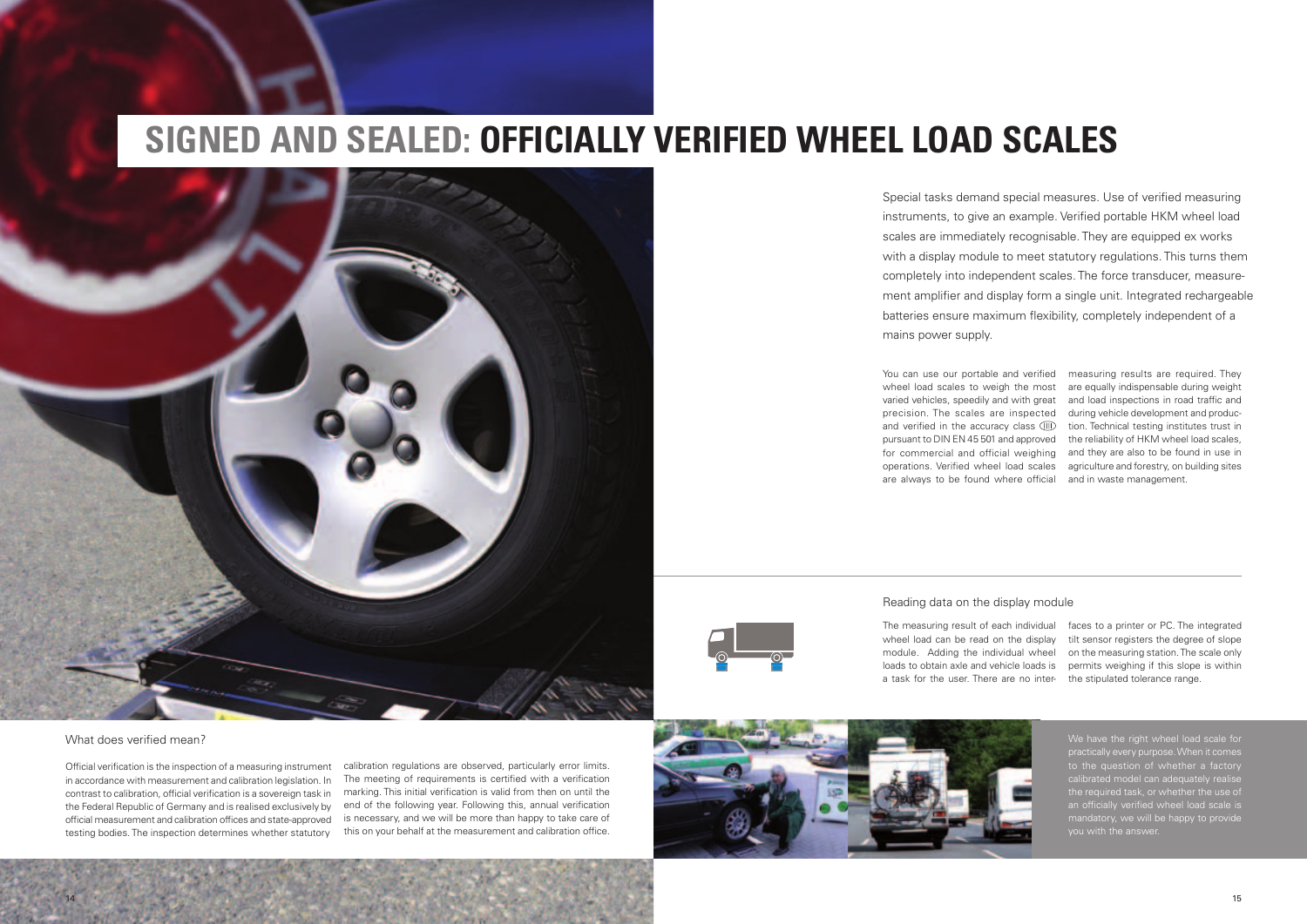## **RWA 8.1.0 E RWA 9.1.0 E**



Verified all-round wheel load scale for numerous load ranges

(see right side).



Verified wheel load scale for heavy loads

The RWA 8.1.0 E combines maximum With a nominal load of 10,000 kg, the measuring accuracy with a broad spec-RWA 9.1.0 E covers the upper load trum of load ranges. This makes it an range. In addition to heavy trucks, it is all-rounder among verified HKM wheel used mainly for weighing heavy-duty and load scales. It is used for weighing cars special vehicles with pneumatic tyres. and trucks and for determining support Twin tyres can also be accommodated on loads. The wheel load scale is operated its 600 mm wide weighing surface. The using the control and display module control and display module is identical to that of the 8.1.0 E.





### Officially verified wheel load scales

Both our scales with the display module be operated via an optional connection are also available on request as factory cable as an axle load scale within the calibrated RWA 8.1.0 and RWA 9.1.0 range not requiring official verification. designs. Two scales of the same type can

### RWA 8.1.0 E and RWA 9.1.0 E as a factory calibrated design

| Designs                                          |                                 | <b>RWA 8.1.0 E</b>    | <b>RWA 9.1.0 E</b> |
|--------------------------------------------------|---------------------------------|-----------------------|--------------------|
| Nominal load range [kg]                          |                                 | 500/1,000/2,000/8,000 | 10,000             |
| Weighing surface (W x L) [mm]                    |                                 | 382 x 400             | 600 x 400          |
| Cars                                             |                                 |                       |                    |
| Camper, Caravans                                 |                                 |                       |                    |
| Trucks                                           | Vans and light trucks           |                       |                    |
|                                                  | Heavy trucks                    |                       |                    |
|                                                  | Heavy-duty and special vehicles |                       |                    |
| Agricultural and forestry vehicles Tractor units |                                 |                       |                    |
|                                                  | <b>Trailers</b>                 |                       |                    |
| Cranes (support load determination)              |                                 |                       |                    |

Main areas of use Suitable areas of use



| Designs                                                    | <b>RWA 8.1.0 E</b>        | <b>RWA 9.1.0 E</b>        |
|------------------------------------------------------------|---------------------------|---------------------------|
| Ramps   recommended                                        | $\odot$                   | $_{\odot}$                |
| Height compensation plates<br>$(W \times L \times H)$ [mm] | $\circ$<br>500 x 500 x 40 | $\odot$<br>750 x 600 x 45 |
| Power supply, 12 V (plug-in power supply)                  |                           |                           |

 $\bullet$  requirement |  $\bullet$  optionally available |  $\circ$  not available

### RWA series control and display module

The wheel load scale is easy to operate, as control is realised with three buttons. The wheel load weighed is displayed on the central backlit LCD display, and 5 LEDs also provide information on different scale operating conditions. The integrated batteries can be recharged via a connection socket.

### Overview of accessories for our officially verified wheel load scales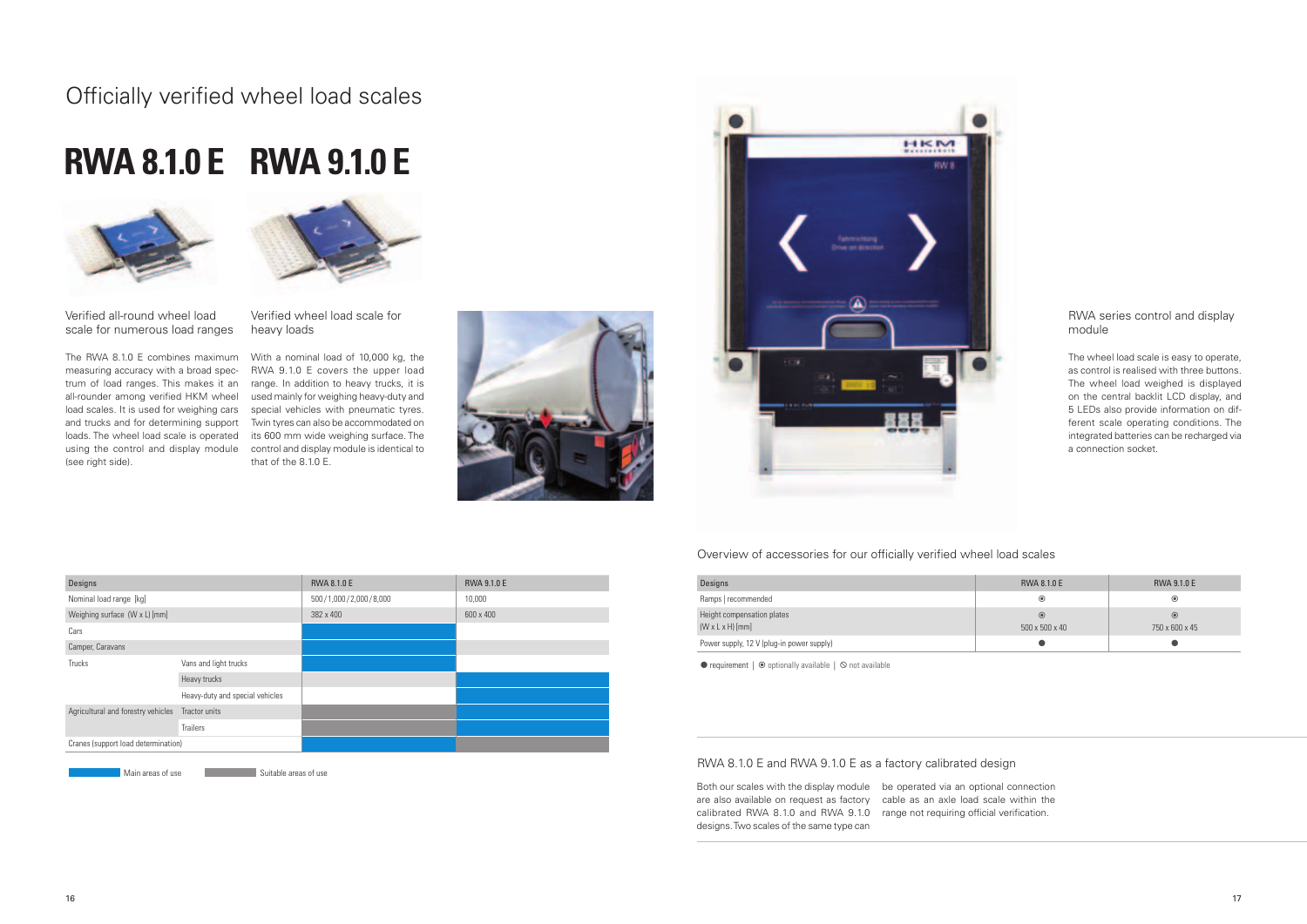



# **FOR UNIMPAIRED MEASURING RESULTS**

Portable wheel load scales are extremely flexible and can be used practically anywhere and at any time. External influences, such as the quality of the ground or climatic factors, impair the accuracy of measuring results. Certain conditions therefore need to be fulfilled in order to guarantee the familiar precision of our products.

#### Condition of the ground

The ideal ground for use of our portable wheel load scales is firm, dry and absolutely level. Concreted or asphalted ground is best if correct weighing is to be achieved. Unsurfaced paths or sites and surfaces consisting of sand, gravel or snow are unsuitable and lead to erroneous measurements or even failure of the scale.

In addition, the measuring station should be level and adequately dimensioned to accommodate the size of the vehicle.

### Impact of tilting on the measurement

In addition to meeting certain requirements with regard to ground conditions, the measuring station should also be free of any slope. An uneven or precipitous weighing station is only suitable for correct weighing within a narrowly defined tolerance range. The same applies to the slope of a vehicle when driving on to the wheel load scales. Our height compensation plates can be used to achieve the correction of the slope necessary to obtain an accurate measuring result.

Even asphalted and concreted outdoor sites and roads are usually never completely level. Portable HKM wheel load scales can be operated up to a slope of 1.4° in a longitudinal and transverse direction without negatively impacting the documented accuracy. A weighing site with a greater gradient is unsuitable for a measurement. A laser rangefinder with an integrated inclinometer is ideal for checking the slope.

The weighing of liquid loads represents a special case. In contrast to solid loads, on to the wheel load scales creates transports with liquid substances are waves in the liquid. Reliable weighing is more susceptible to measuring errors. only possible after these have settled.

The slope of the vehicle should also not exceed the limit values. Driving on to individual scales on one side shifts the centre of gravity of the vehicle and, consequently, leads to inaccurate weighing results. The height difference needs to be compensated for where fewer wheel load scales are available than the vehicle has wheels. Appropriate compensation plates are included in our range for this purpose. In particular, this height compensation is essential in the case of vehicles with axles practically next to each other or the undercarriage of aircraft.

Height compensation plates are used during wheel load and axle load weighing to compensate for the height difference between the wheel load scales and ground. They replace missing wheel load scales, ensuring that all wheels are simultaneously at the same height level.

Scales can be set into the ground as an alternative to using height compensation plates. This also achieves a uniform height level. A water drain should be provided to protect the wheel load scales.

The motion of the vehicle when driving

#### Impact of sloping ground and vehicle

Height compensation plates and sunk wheel load scales

### Weighing vehicles with a liquid load

Climatic conditions influence the weighing results where HKM wheel load scales are used outdoors. External factors such as wind, extreme temperatures or severe precipitation can considerably impair measuring accuracy or make weighing impossible.

Small and light aircraft in particular are extremely sensitive to wind. It is recommended that weighing be realised in an enclosed hall or hanger to achieve precise load measurements. Also vehicles which, due to their structural design, water. Muddy or snow-covered surfaces react severely to wind influences can only be weighed with the required accuracy in areas protected against the wind.

The documented accuracy of all HKM wheel load scales relates to use within a defined temperature range. This usually lies between -10°C and +40°C. Exact measurements are no longer possible if the ambient temperature deviates from this standard range.

Our portable wheel load scales are well protected against damp and precipitation. They can be used in light rain without any problem. However, the scales should not be immersed completely in are not suitable.

Climatic influences: Wind, temperature, damp